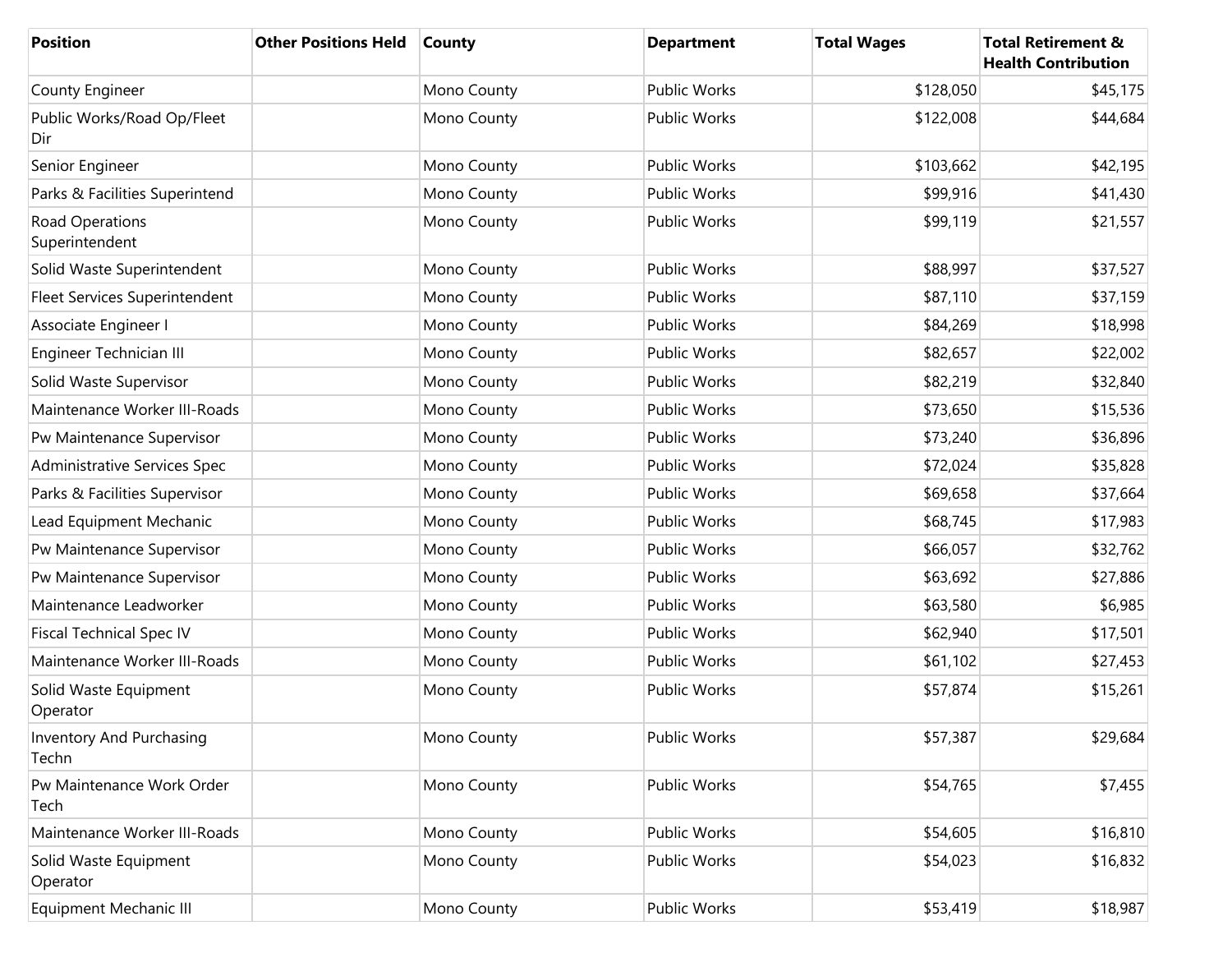| Pw Maintenance Supervisor             | Mono County | Public Works        | \$53,043 | \$31,647 |
|---------------------------------------|-------------|---------------------|----------|----------|
| Solid Waste Maintenance<br>Worker     | Mono County | Public Works        | \$52,604 | \$33,831 |
| Maintenance Craftsworker              | Mono County | Public Works        | \$51,960 | \$8,743  |
| Equipment Mechanic III                | Mono County | Public Works        | \$51,661 | \$29,633 |
| Maintenance Worker III-Roads          | Mono County | Public Works        | \$51,656 | \$31,153 |
| Maintenance Worker III-Roads          | Mono County | Public Works        | \$51,574 | \$34,438 |
| Administrative Services Spec          | Mono County | <b>Public Works</b> | \$50,996 | \$28,476 |
| Lead Custodian                        | Mono County | <b>Public Works</b> | \$50,850 | \$7,444  |
| Maintenance Craftsworker              | Mono County | Public Works        | \$50,399 | \$31,260 |
| Maintenance Leadworker                | Mono County | Public Works        | \$49,944 | \$34,966 |
| Maintenance Worker III-<br>Facilities | Mono County | Public Works        | \$45,418 | \$27,851 |
| Solid Waste Maintenance<br>Worker     | Mono County | <b>Public Works</b> | \$45,009 | \$29,002 |
| Maintenance Worker III-Roads          | Mono County | Public Works        | \$44,868 | \$26,208 |
| Maintenance Worker III-Roads          | Mono County | Public Works        | \$44,837 | \$15,395 |
| Solid Waste Maintenance<br>Worker     | Mono County | Public Works        | \$44,812 | \$17,026 |
| Maintenance Worker II-<br>Facilities  | Mono County | Public Works        | \$42,801 | \$5,881  |
| Custodian III                         | Mono County | <b>Public Works</b> | \$39,609 | \$14,252 |
| Maintenance Worker II-Roads           | Mono County | Public Works        | \$39,435 | \$5,984  |
| Maintenance Worker II-Roads           | Mono County | Public Works        | \$38,823 | \$26,445 |
| Custodian III                         | Mono County | Public Works        | \$36,613 | \$33,180 |
| Maintenance Worker III-<br>Facilities | Mono County | <b>Public Works</b> | \$35,541 | \$20,989 |
| Maintenance Worker II-Roads           | Mono County | Public Works        | \$34,858 | \$26,117 |
| Maintenance Worker III-Roads          | Mono County | Public Works        | \$31,578 | \$20,949 |
| Maintenance Worker III-Roads          | Mono County | Public Works        | \$30,821 | \$11,139 |
| <b>Fiscal Technical Spec II</b>       | Mono County | Public Works        | \$22,457 | \$3,430  |
| Public Works Project Manager          | Mono County | Public Works        | \$21,486 | \$4,335  |
| Maintenance Worker II-<br>Facilities  | Mono County | Public Works        | \$21,202 | \$6,121  |